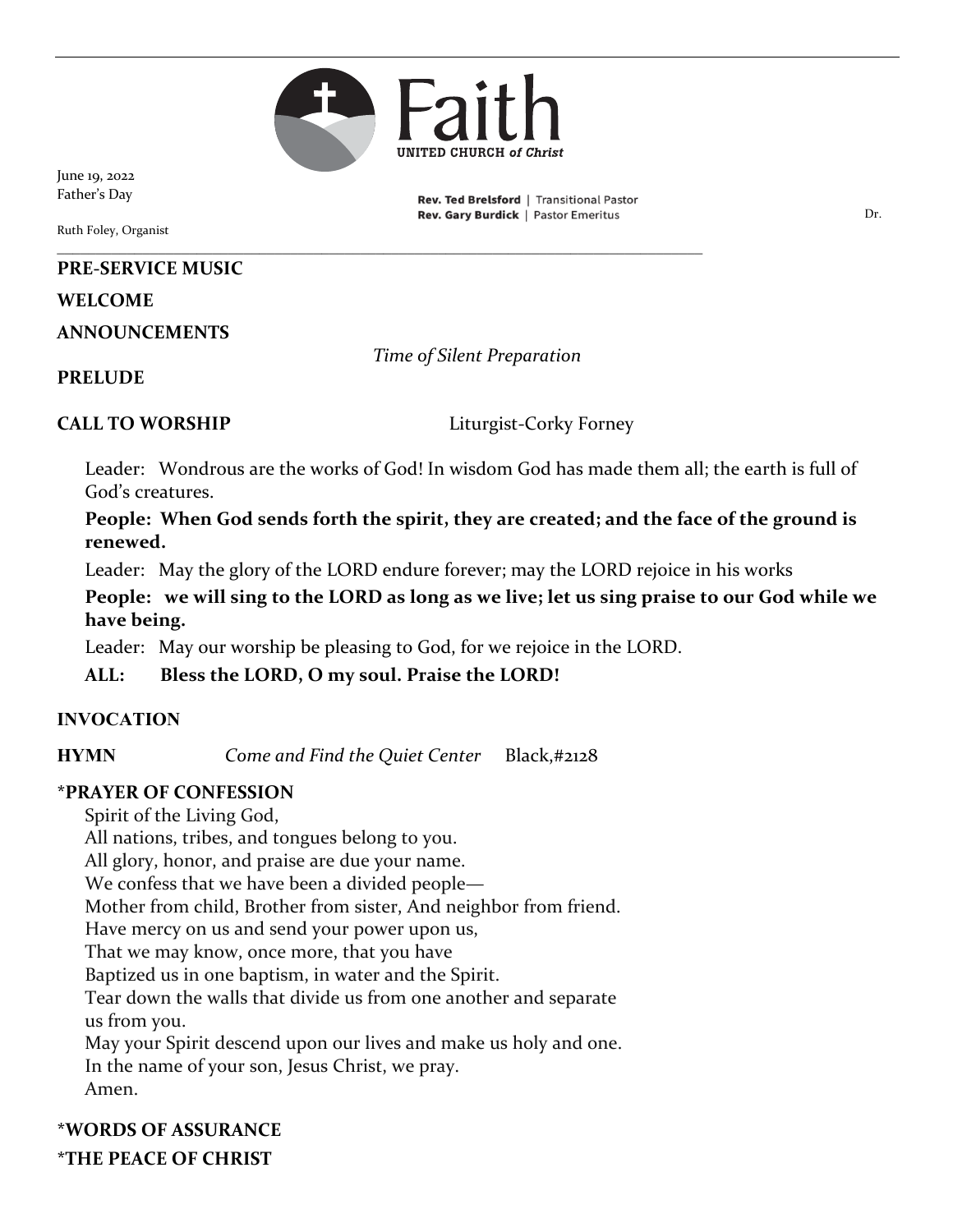#### **SHARING WITH THE CHILDREN**

**SCRIPTURE READING 1** Kings 19:1-15a (p.355-356) 1-4, 8-15a

**PSALM 42** (read antiphonally, beginning on pulpit side) As the deer pants for streams of water. so my soul pants for you, my God.  **My soul thirsts for God, for the living God. When can I go and meet with God?** My tears have been my food day and night, **while people say to me all day long, "Where is your God?"** These things I remember as I pour out my soul: **how I used to go to the house of God under the protection of the Mighty One** with shouts of joy and praise among the festive throng. **Why, my soul, are you downcast? Why so disturbed within me?** Put your hope in God, For I will yet praise him, my Savior and my God. **My soul is downcast within me; therefore I will remember you** from the land of the Jordan, the heights of Hermon—from Mount Mizar. **Deep calls to deep in the roar of your waterfalls**; all your waves and breakers have swept over me. **By day the Lord directs his love, at night his song is with me a prayer to the God of my life.** I say to God my Rock, "Why have you forgotten me? **Why must I go about mourning, oppressed by the enemy?"** My bones suffer mortal agony as my foes taunt me, **saying to me all day long, "Where is your God?"** Why, my soul, are you downcast? Why so disturbed within me? **Put you hope in God, For I will yet praise him, my Savior and my God.**